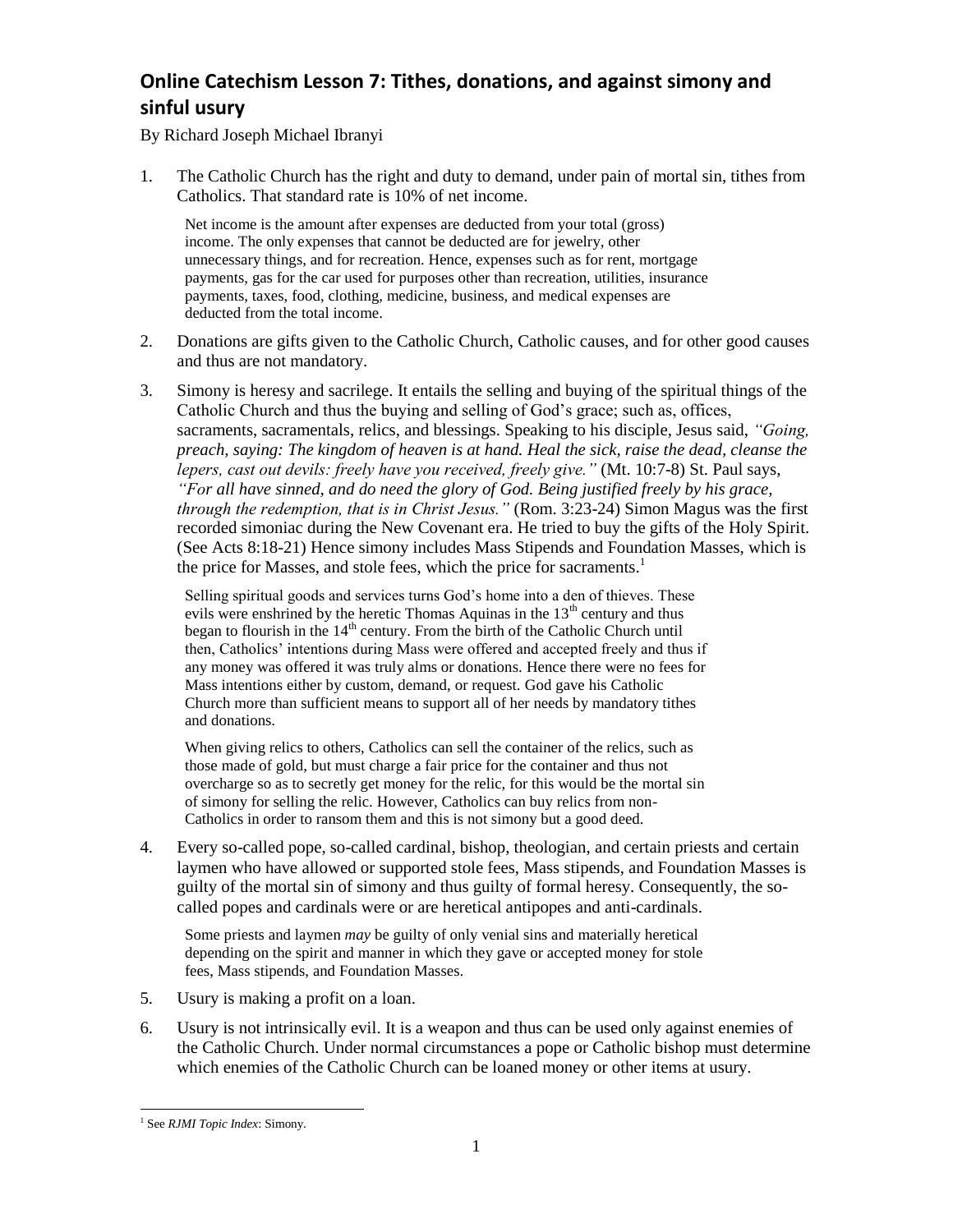For example, Deuteronomy 23:19-20 says, *"Thou shalt not lend to thy brother money to usury, nor corn, nor any other thing: But to the stranger. To thy brother thou shalt lend that which he wanteth, without usury: that the Lord thy God may bless thee in all thy works in the land, which thou shalt go in to possess."*  Commenting on this verse, Saint Ambrose says, *"Who was the stranger but Amelech, the enemy. Take usury from him whose life you may take without sin. The right of waging war implies the right of taking usury."* 

- 7. However, a Catholic always commits the sin of usury when he borrows from Catholics at interest or loans to Catholics for interest.
- 8. Beware of the heresy that excuses usury by giving it another name and thus pretends that it is not usury. For example, any excuse that allows profits to be made on loans, such as the ceasing-gain or emergent-loss or risk or penalty excuse.
	- The risk excuse says that interest can be charged for a loan if there is a risk that the money may not be paid back. However, the loaner nevertheless makes a profit on the money loaned, regardless of the risk, and thus this is usury. One can say there is a risk to any loan given that it may not be paid back, such as if the borrower dies.
	- The ceasing-gain excuse says that the money a man loans could have been used by him to make more money and thus he is entitled to get back more than he loaned. For example, a man loans \$1000.00 for three years. But if he had kept the money, he could have invested it and doubled it to \$2000.00 in three years and thus is entitled to get more money back than he loaned. However, the loaner nevertheless makes a profit from the money he loaned and thus this is usury.
	- The emergent-loss excuse says that the money a man loans could have been used to repair some loss he incurs before the loan is paid off and thus he is entitled to get more money back than he loaned. For example, a man loans \$1000.00 for three years. But after one year he loses his barn by fire and must pay to have it fixed. The \$1000.00 he loaned could have helped him fix the barn and thus he is entitled to get more money back than he loaned. However, the loaner nevertheless makes a profit on the money loaned regardless if he incurred losses or not and thus this is usury.
	- The penalty excuse says that if a loan is not paid by a certain time, a penalty is incurred in which the borrower must pay interest to the loaner. However, the loaner nevertheless makes a profit on the money loaned that is not paid on time and hence this is usury. The proper procedure when a loan is not paid on time is to confiscate property or services of the borrower of equal worth of the loan but not to make a profit from the borrower, which is usury.
	- These evil excuses may as well apply to gifts, donations, or alms. One could say, "I could have had more money if I never gave the gift, not only by keeping the money I gave but also by making more money with it or by using it to repair a loss." A loan to a believer is akin to a gift and not to a profitmaking transaction. The purpose of a loan is to help one in need, and hence to expect a profit from the money loaned is not helping but hurting the one in need. Asking for a profit for money loaned is no different from asking one to give back a gift, alms, or donation. If one wants to protect himself from losses or is so greedy as to always want to make more money, he should never give gifts or loans in the first place. But, of course, he would commit a mortal sin against charity and justice because of his stingy greed, just as the stingy, greedy, and damned-to-hell rich man who would not even give the poor Lazarus a piece of bread. (Lk. 16) And if he did give him a piece of bread, he